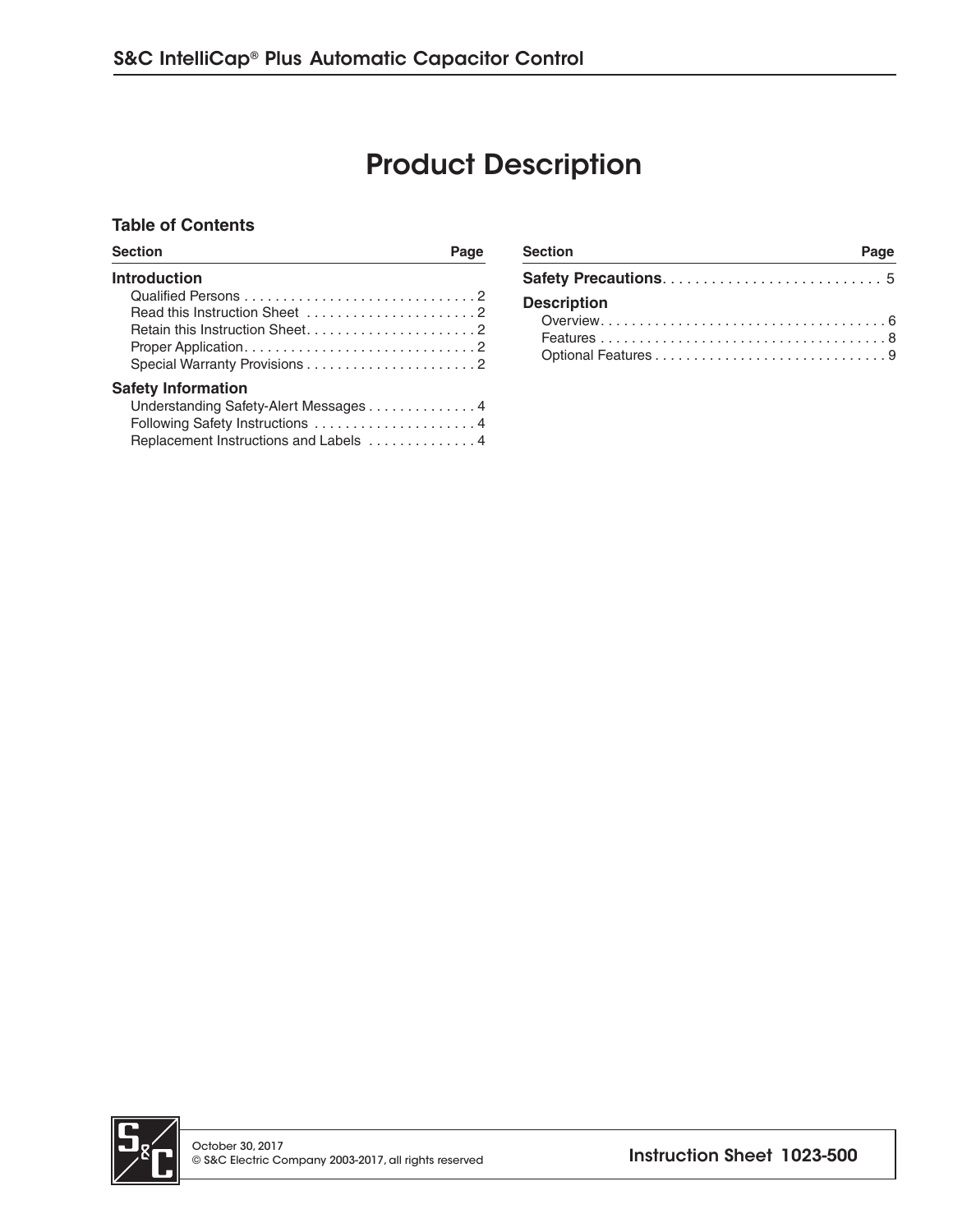# **Qualified Persons**

A qualified person is one who is trained and competent in:

associated hazards.

• The skills and techniques necessary to distinguish exposed live parts from nonlive parts of electrical equipment

 **WARNING** The equipment covered by this publication must be installed, operated, and maintained by qualified persons who are knowledgeable in the installation, operation, and maintenance of overhead electric power distribution equipment along with the

- The skills and techniques necessary to determine the proper approach distances corresponding to the voltages to which the qualified person will be exposed
- The proper use of the special precautionary techniques, personal protective equipment, insulating and shielding materials, and insulated tools for working on or near exposed energized parts of electrical equipment

These instructions are intended only for such qualified persons. They are *not* intended to be a substitute for adequate training and experience in safety procedures for this type of equipment.

**Read this Instruction Sheet**

**Retain this Instruction Sheet**

**Proper Application**

#### **Special Warranty Provisions**

#### *NOTICE*

Read this instruction sheet thoroughly and carefully before installing or operating your S&C IntelliCap Plus Automatic Capacitor Control. Familiarize yourself with the Safety Information on page 4 and Safety Precautions on page 5. The latest version of this publication is available online in PDF format at **sandc.com/en/support/product-literature/**.

This instruction sheet is a permanent part of your S&C IntelliCap Plus Automatic Capacitor Control. Designate a location where you can easily retrieve and refer to this publication.

#### **WARNING**

The equipment in this publication must be selected for a specific application. The application must be within the ratings furnished for the selected equipment.

The standard warranty contained in S&C's standard conditions of sale, as set forth in Price Sheets 150 and 181, applies to the S&C IntelliCap Plus Automatic Capacitor Control, except that the first paragraph of the said warranty is replaced by the following:

**(1) General:** The seller warrants to the immediate purchaser or end user for a period of 10 years from the date of shipment that the equipment delivered will be of the kind and quality specified in the contract description and will be free of defects of workmanship and material. Should any failure to conform to this warranty appear under proper and normal use within 10 years after the date of shipment, the seller agrees, upon prompt notification thereof and confirmation that the equipment has been stored, installed, operated, inspected, and maintained in accordance with the recommendations of the seller and standard industry practice, to correct the nonconformity either by repairing any damaged or defective parts of the equipment or (at the seller's option) by shipment of necessary replacement parts. The seller's warranty does not apply to any equipment that has been disassembled, repaired, or altered by anyone other than the seller. This limited warranty is granted only to the immediate purchaser or, if the equipment is purchased by a third party for installation in third-party equipment, the end user of the equipment. The seller's duty to perform under any warranty may be delayed, at the seller's sole option, until the seller has been paid in full for all goods purchased by the immediate purchaser. No such delay shall extend the warranty period.

Replacement parts provided by the seller or repairs performed by the seller under the warranty for the original equipment will be covered by the above special warranty provision for its duration. Replacement parts purchased separately will be covered by the above special warranty provision.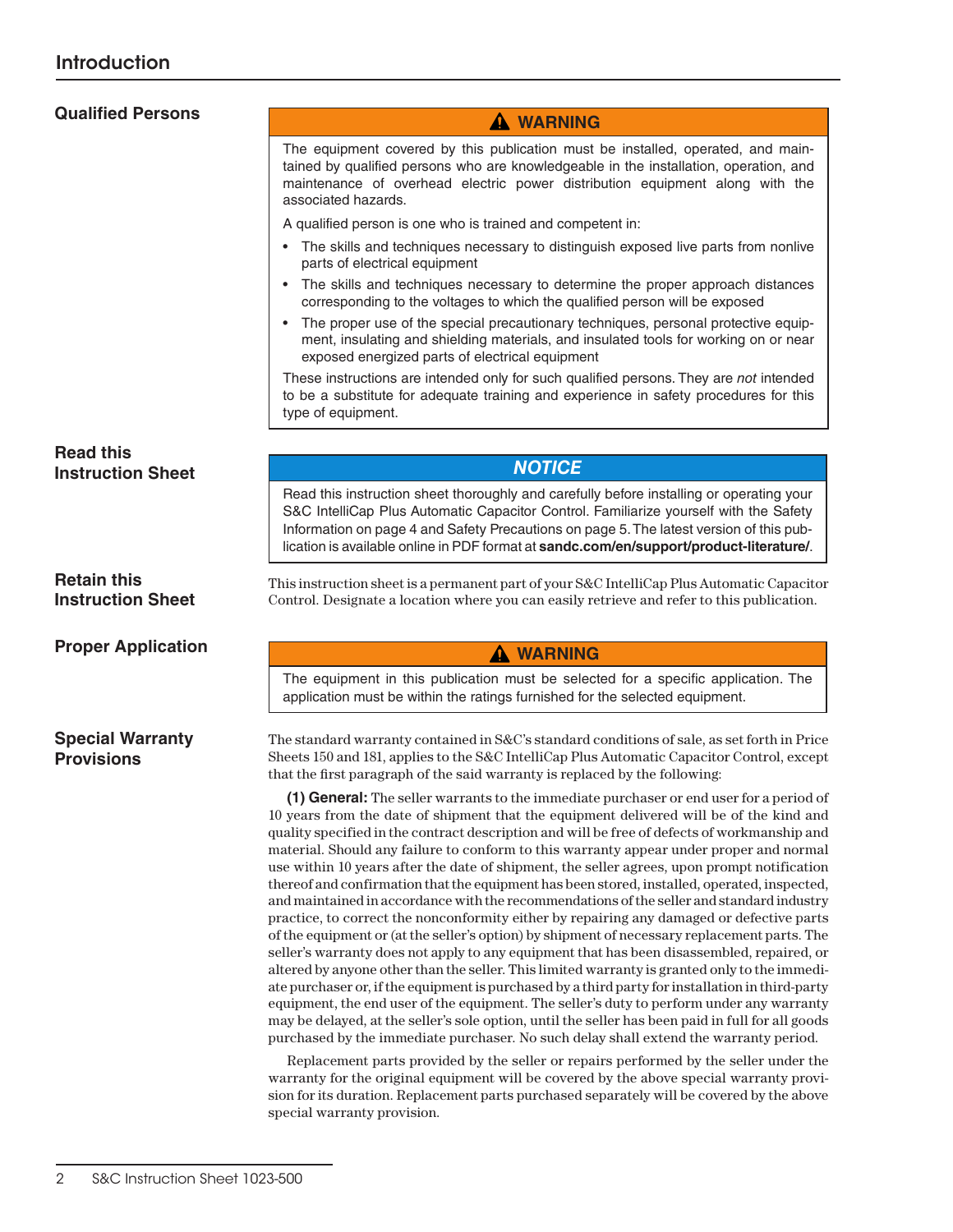Warranty of the S&C IntelliCap Plus Automatic Capacitor Control is contingent upon the installation, configuration, and use of the control or software in accordance with S&C's applicable instruction sheets.

This warranty does not apply to major components not of S&C manufacture, such as communication devices. However, S&C will assign to the immediate purchaser or end user all manufacturer's warranties that apply to such major components.

Warranty of equipment/services packages is contingent upon receipt of adequate information on the user's distribution system, sufficiently detailed to prepare a technical analysis. The seller is not liable if an act of nature or parties beyond S&C's control negatively impact performance of equipment/services packages; for example, new construction that impedes radio communication, or changes to the distribution system that impact protection systems, available fault currents, or system-loading characteristics.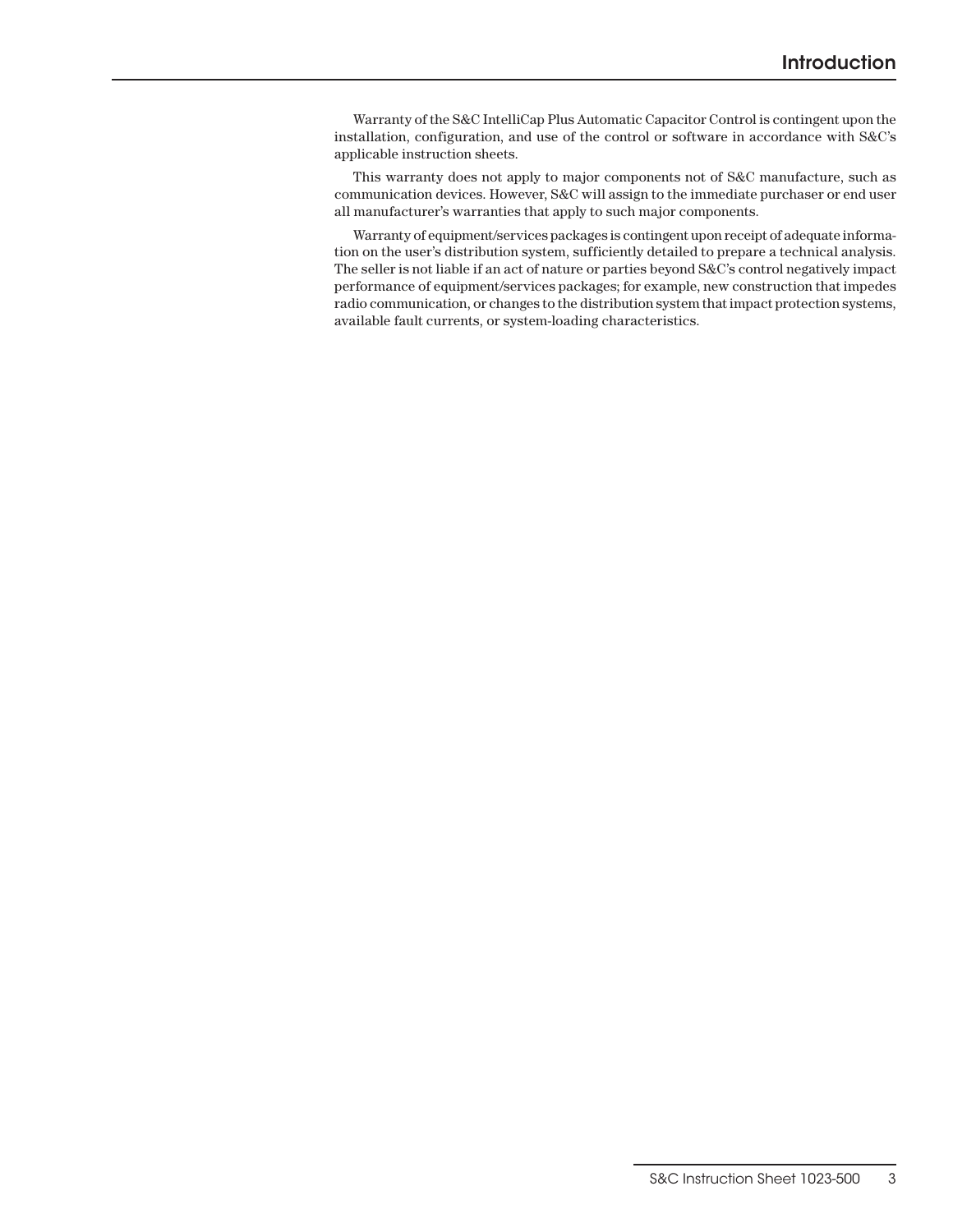#### **Understanding Safety-Alert Messages**

Several types of safety-alert messages may appear throughout this instruction sheet and on labels attached to the S&C IntelliCap Plus Automatic Capacitor Control. Familiarize yourself with these types of messages and the importance of these various signal words:

### **DANGER**

"DANGER" identifies the most serious and immediate hazards that *will likely* result in serious personal injury or death if instructions, including recommended precautions, are not followed.

#### **WARNING**

"WARNING" identifies hazards or unsafe practices that *can* result in serious personal injury or death if instructions, including recommended precautions, are not followed.

#### **A** CAUTION

"CAUTION" identifies hazards or unsafe practices that *can* result in minor personal injury if instructions, including recommended precautions, are not followed.

#### *NOTICE*

"*NOTICE*" identifies important procedures or requirements that *can* result in product or property damage if instructions are not followed.

#### **Following Safety Instructions**

If you do not understand any portion of this instruction sheet and need assistance, contact your nearest S&C Sales Office or S&C Authorized Distributor. Their telephone numbers are listed on S&C's website **sandc.com** Or call S&C Headquarters at (773) 338-1000; in Canada, call S&C Electric Canada Ltd. at (416) 249-9171.

#### *NOTICE*

Read this instruction sheet thoroughly and carefully before installing or operating your S&C IntelliCap Plus Automatic Capacitor Control.



#### **Replacement Instructions and Labels**

If you need additional copies of this instruction sheet, contact your nearest S&C Sales Office, S&C Authorized Distributor, S&C Headquarters, or S&C Electric Canada Ltd.

It is important that any missing, damaged, or faded labels on the equipment be replaced immediately. Replacement labels are available by contacting your nearest S&C Sales Office, S&C Authorized Distributor, S&C Headquarters, or S&C Electric Canada Ltd.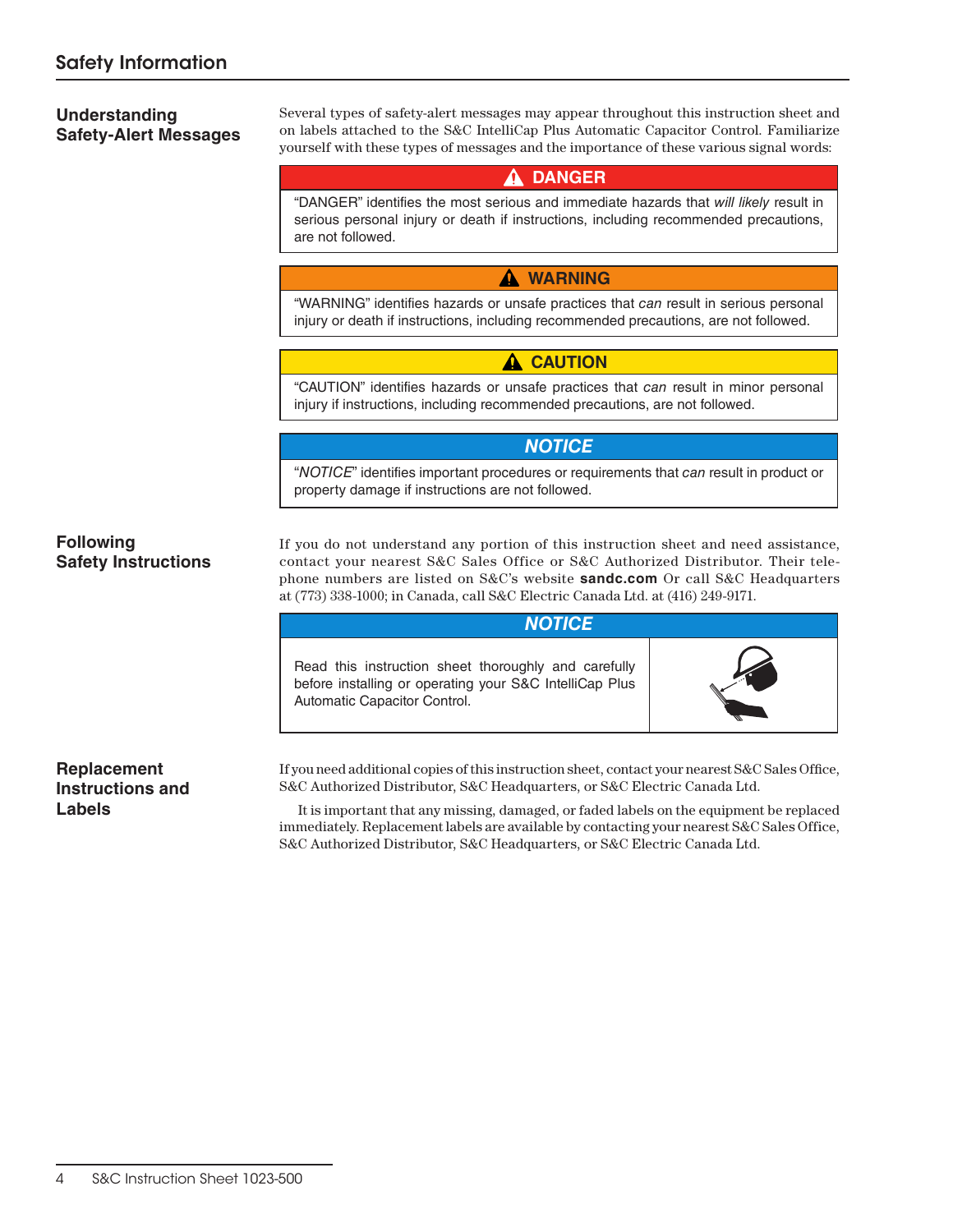## **DANGER**



**The S&C IntelliCap Plus Automatic Capacitor Control line voltage input range is 93 to 276 Vac. Failure to observe the precautions below will result in serious personal injury or death.**

Some of these precautions may differ from your company's operating procedures and rules. Where a discrepancy exists, follow your company's operating procedures and rules.

**1. QUALIFIED PERSONS.** Access to the IntelliCap Plus Automatic Capacitor Control must be restricted only to Qualified Persons.

**2. SAFETY PROCEDURES.** Always follow safe operating procedures and rules. Always maintain proper clearance from energized components.

**3. PERSONAL PROTECTIVE EQUIPMENT.** Always use suitable protective equipment, such as rubber gloves, rubber mats, hard hats, safety glasses, arc-flash clothing, and fall protection, in accordance with safe operating procedures and rules.

**4. SAFETY LABELS AND TAGS.** Do not remove or obscure any of the "DANGER," "WARNING," "CAUTION," or "*NOTICE*" labels and tags. Remove tags ONLY if instructed to do so.

**5. MAINTAINING PROPER CLEARANCE.** Always maintain proper clearance from energized components.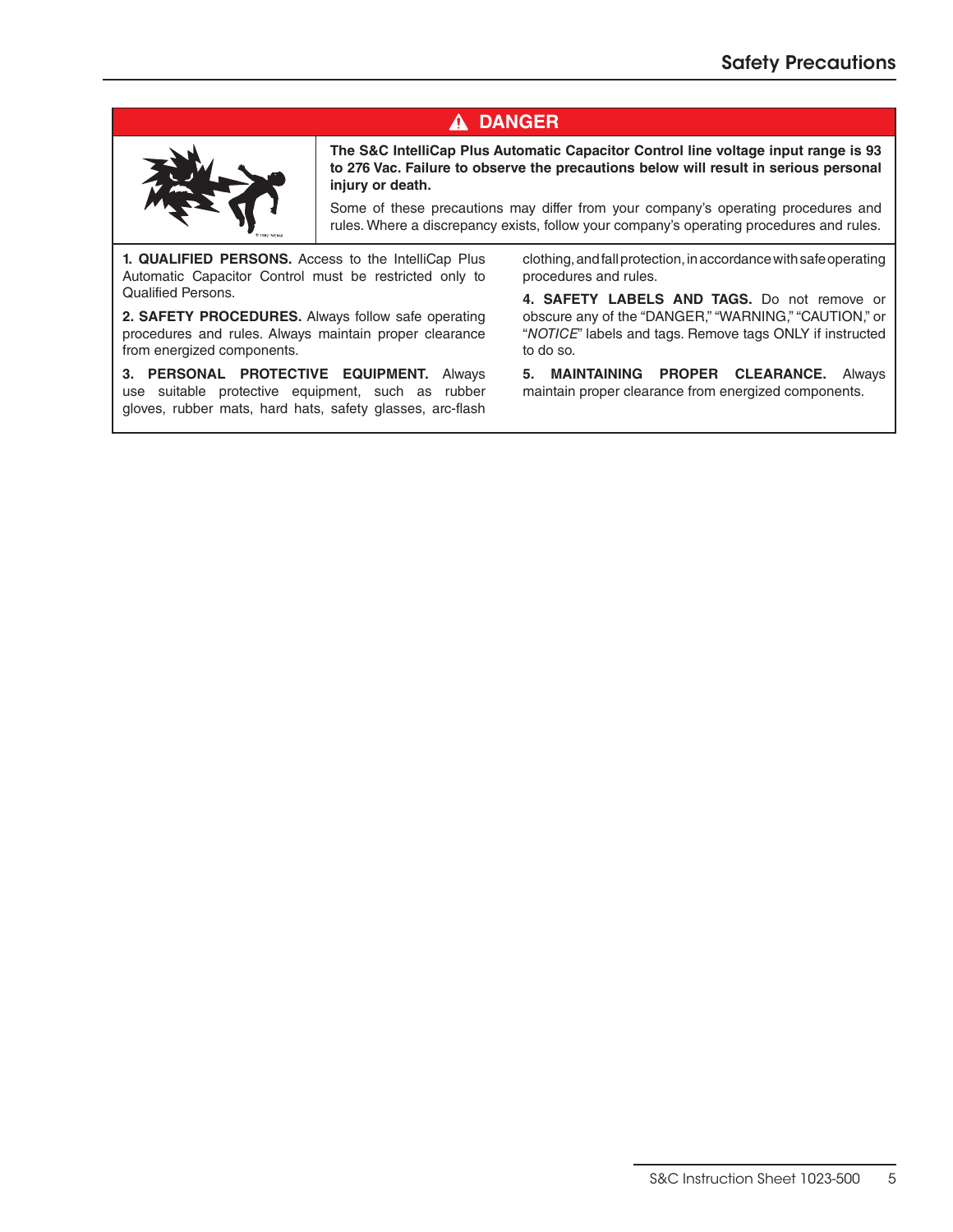#### **Overview**

The IntelliCap Plus Automatic Capacitor Control is one of S&C Electric Company's family of distribution automation control products. It controls the capacitor bank based on voltage, time, and temperature strategies, with optional current and var strategies. Neutral Current and Neutral Voltage strategies detect problems with the bank, and the IntelliCap Plus control can take corrective action. This versatile control is designed for maximum accuracy and reliability.

IntelliCap Plus control parts are shown in Figure 1, and Figure 2 on page 7.



**Figure 1. Exterior of the IntelliCap Plus Control.**

**Capacitor control enclosure—**The non-corrosive, impact-resistant, LEXAN enclosure provides weatherproof and tamper-resistant protection for the capacitor control.

**Meter base plug or bracket mounting options—**A 4-jaw or 6-jaw meter base plug on the enclosure provides easy mounting into existing capacitor control (meter) sockets. Bracketmount and wall-mount options are available with 5-pin or 7-pin connectors and cabling.

**Temperature sensor—**It monitors ambient temperature and provides the information needed to switch capacitor banks using any of the temperature-dependent automatic control strategies: Temperature, Time-Biased Temperature, Timeclock with Temperature Override, Current with Temperature Override, and Var with Temperature Override.

**Door latch—**The stainless-steel latch, with a 7/16-inch (11 mm) hole, allows padlocking the enclosure for security.

**Phase and neutral sensor cable connector (optional)—**This provides a connection point for sensor signals from a phase-current sensor and a neutral-current or neutral-voltage sensor. Var controls are compatible with S&C or Lindsey current sensors, Fisher Pierce 1301 Line Post sensors, and Piedmont Electric current sensors. Input for 0-5 amp current transformers is optional. Sensor connections can be made with a 6-jaw meter base or an optional mil-spec connector on the bottom of the control. A control with current transformer sensing may be supplied with optional 3-foot leads for connection to CT shorting, switches, and a separate capacitor bank switching device power source.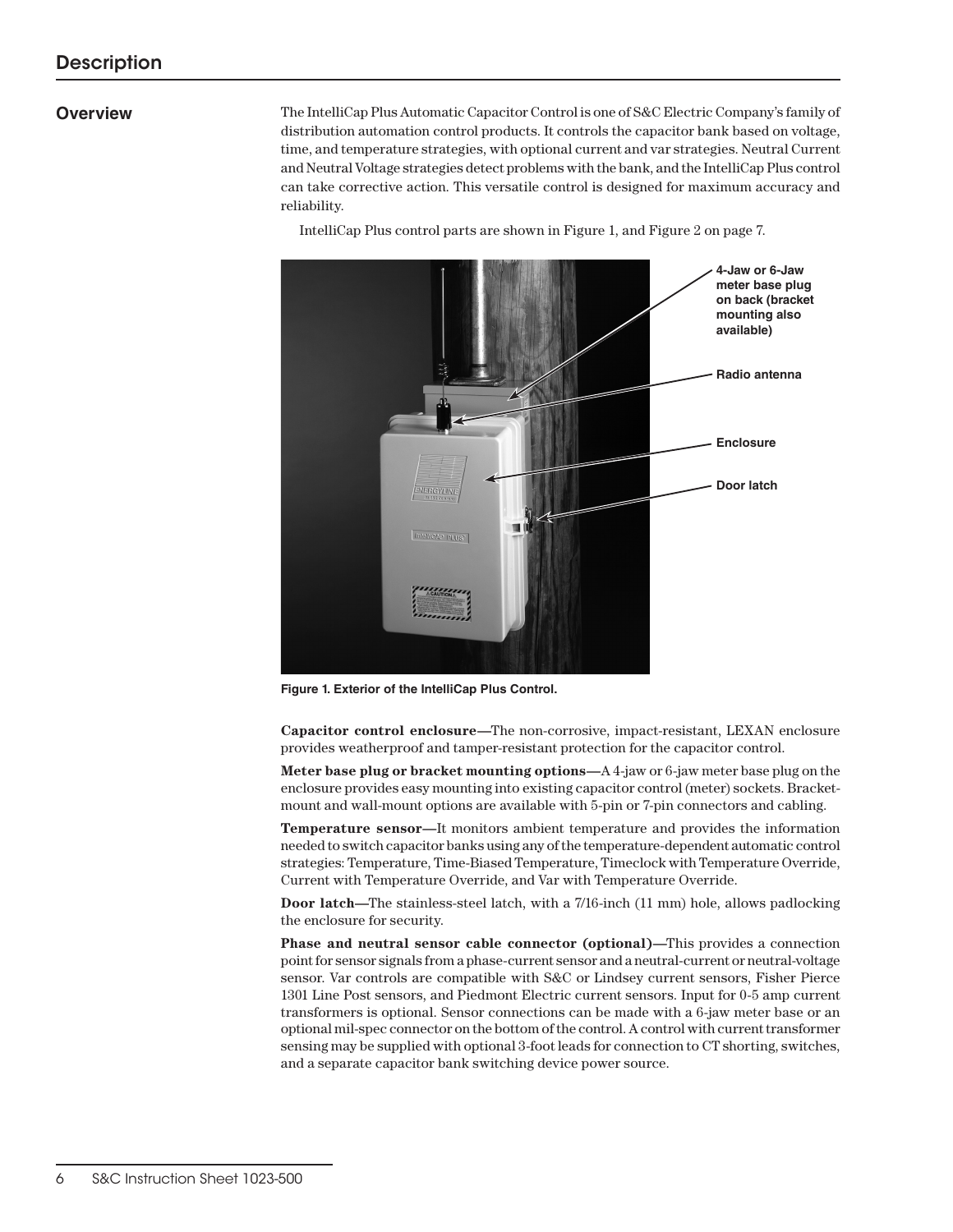**Neutral-current controls—**These controls detect high-current levels between the starpoint and ground of a grounded, wye-connected capacitor bank. The control generates an alarm and can switch the capacitor bank appropriately. This helps mitigate damage caused by phase-voltage imbalances caused by faulty capacitor units, faulty switches, or blown fuses.

**Neutral-voltage controls—**These controls detect high-voltage levels between the starpoint and ground of an ungrounded, wye-connected capacitor bank. The control generates an alarm and can switch the capacitor bank appropriately. This helps mitigate damage caused by phase-voltage imbalances caused by faulty capacitor units, faulty switches, or blown fuses.



**Figure 2. IntelliCap Plus Control with the door open.**

**Faceplate LED displays and buttons—**Clearly labeled LED displays provide information about the present state of the capacitor control. Buttons permit local, manual commands.

**Faceplate local communication port—**A user's computer can be connected to the capacitor control with a DB9 cable, and IntelliLink® Setup Software can be used to view data, change setpoints, download logged data, and update control software.

**Optical port (optional)—**The optical coupler transmits the same data supplied to the DB9 local communication port.

**Door retainer—**The enclosure door is held open while you access the faceplate.

**Communication equipment (optional)—**The IntelliCap Plus Capacitor Controls support a variety of communication hardware options and software protocols for two-way communication between the capacitor control and a SCADA master station or one-way paging communication.

**Terminal strip—**This is the intermediate connection point for wires carrying signals to and from the capacitor bank. The enclosure is pre-wired at the factory for simple installation. Field wiring is required when a unit is ordered with only the terminal strip.

**Test points—**These provide convenient circuit access for troubleshooting the control and measuring voltage and signal inputs to the control.

**Control software—**The firmware manages all control functions. Users can update the control software easily with IntelliLink Setup Software installed on their computer. There is no need to change the memory chip for a software update.

**IntelliLink Setup Software—**This software is installed in the user's Microsoft® Windows® computer. It lets users verify and change all setup and configuration parameters, monitor real-time operating data, perform troubleshooting, view data-logging results, create reports and graphs, and export data for use in spreadsheets.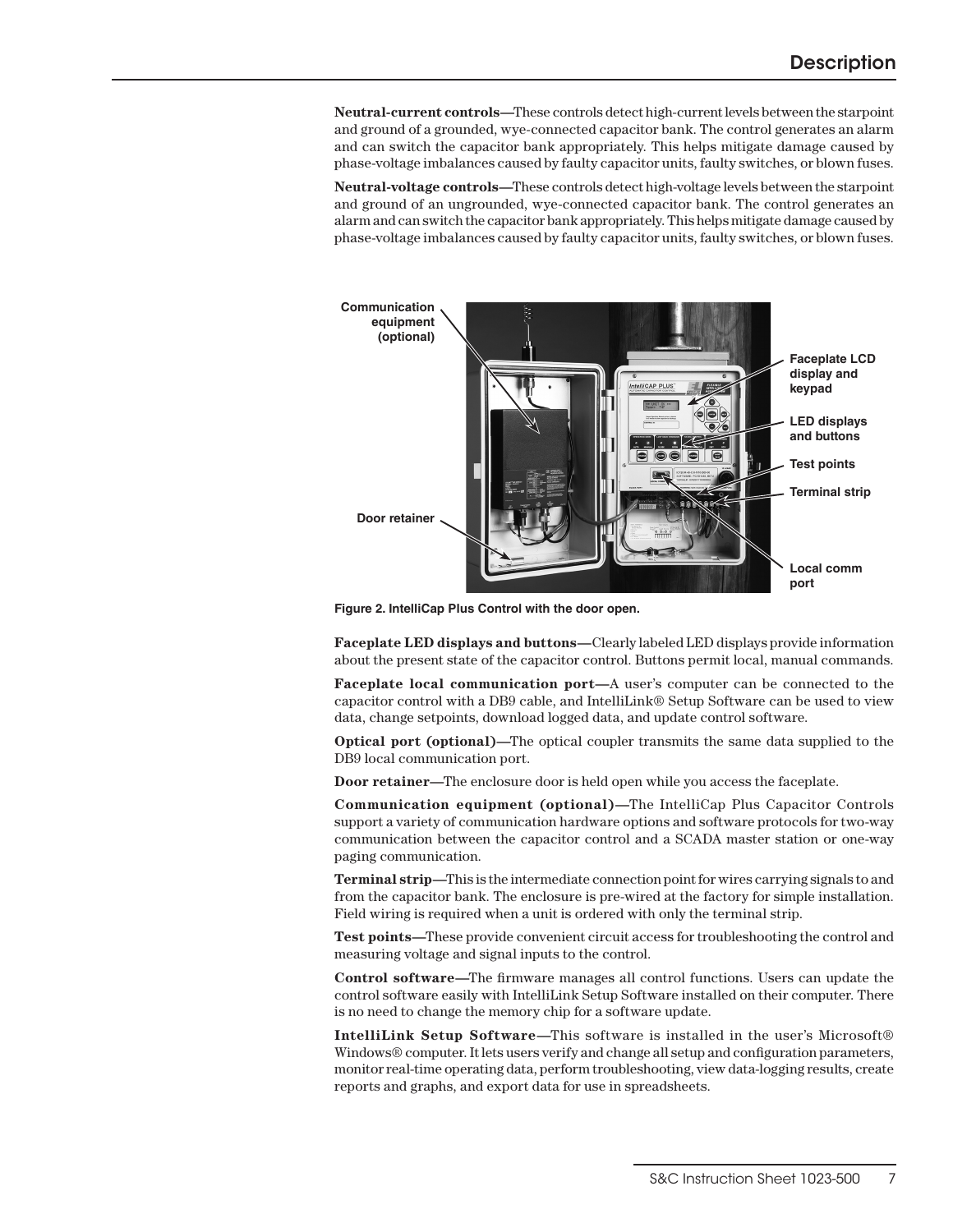**Features** All IntelliCap Plus controls include the following features:

**Dependable quality—**The electronics are manufactured in an ISO 9002-certified plant.

**Toughness and reliability—**The control is designed to withstand the difficult environmental and electrical conditions found in electric distribution applications.

**Rugged, well-proven core electronics design—**The microprocessor, memory, and all related components are based on technology developed for S&C's full range of control products (with more than 150,000 units in the field since 1985).

**Sophisticated automatic control logic—**The control ensures effective use and switching of the capacitor bank, improves var correction, and minimizes customer voltage complaints.

**Extensive data logging capabilities and online graphing—**Historic data are useful for both stand-alone and communications-oriented applications. The IntelliLink software lets users view graphs of logged data to get a quick overview of trends.

**Flexible communications capabilities—**Users can use the DB9 port on the faceplate for communication with their computer and the SCADA port for remotecommunication applications.

**Setpoint control of operating parameters—**Users can view and change automatic operation options and other operating parameters as needed.

**Non-volatile memory—**Programming, setpoints, and data are stored in non-volatile memory for maximum field functionality and reliability.

**Real-time clock—**The crystal-controlled clock provides accurate timing for control purposes and for time stamping historic data logs.

**Reclose block—**The five-minute delay after switching the bank out allows the capacitors to discharge fully before reclosing. This minimizes the transient overvoltages caused by charge trapped on the capacitors. During programming and testing, technicians can use a password to circumvent the reclose block when the capacitor bank switching device is inoperative.

**Harmonics data—**The control calculates the 1st (fundamental), 3rd, 5th, and 7th harmonics, as well as the total harmonic distortion (THD), every 15 minutes. Users may choose the type of harmonic data the control logs: voltage, current, or neutral voltage/neutral current, as applicable, and the THD can be calculated by either the IEEE or IEC method.

**Capacitor control shipped ready to install—**The control is modular and cables have connectors. It requires no discrete field wiring other than 110-240 Vac control power. The default setpoint values are industry averages, and many users can install the controls without needing to change them. Then they can adjust the settings when field-performance reports are available.

**Adjustable data logging—**The logging interval for voltage and temperature information (as well as current, power factor, kvar, kW, and neutral current/neutral voltage information, if applicable) can range from 1 minute to 1 hour for 2 to 120 days of data recording.

**Data available for use in spreadsheets—**Logged data and setup information can be downloaded to a CSV (comma-separated value) file and imported into spreadsheet or word processing software for analysis.

**Snapshots—**Snapshot files let users view data, generate reports, and save or change setpoint configuration files even when they are not connected to a capacitor control.